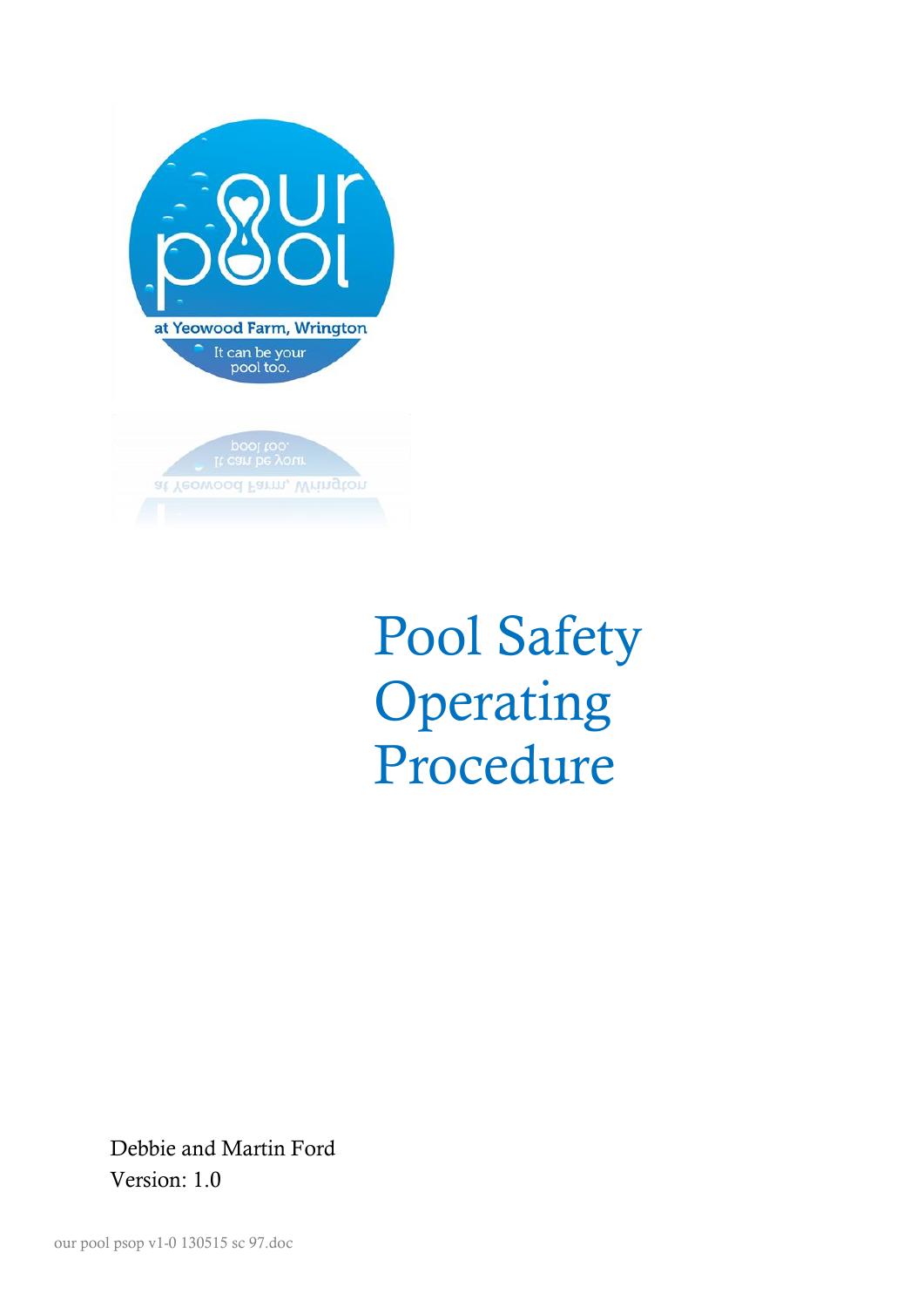

# **CONTENTS**

| Outbreak Of Fire (Or Sounding Of The Alarm To Evacuate The Building) 10 |
|-------------------------------------------------------------------------|
|                                                                         |
|                                                                         |
|                                                                         |
|                                                                         |
|                                                                         |
|                                                                         |
|                                                                         |
|                                                                         |
|                                                                         |
|                                                                         |
|                                                                         |
|                                                                         |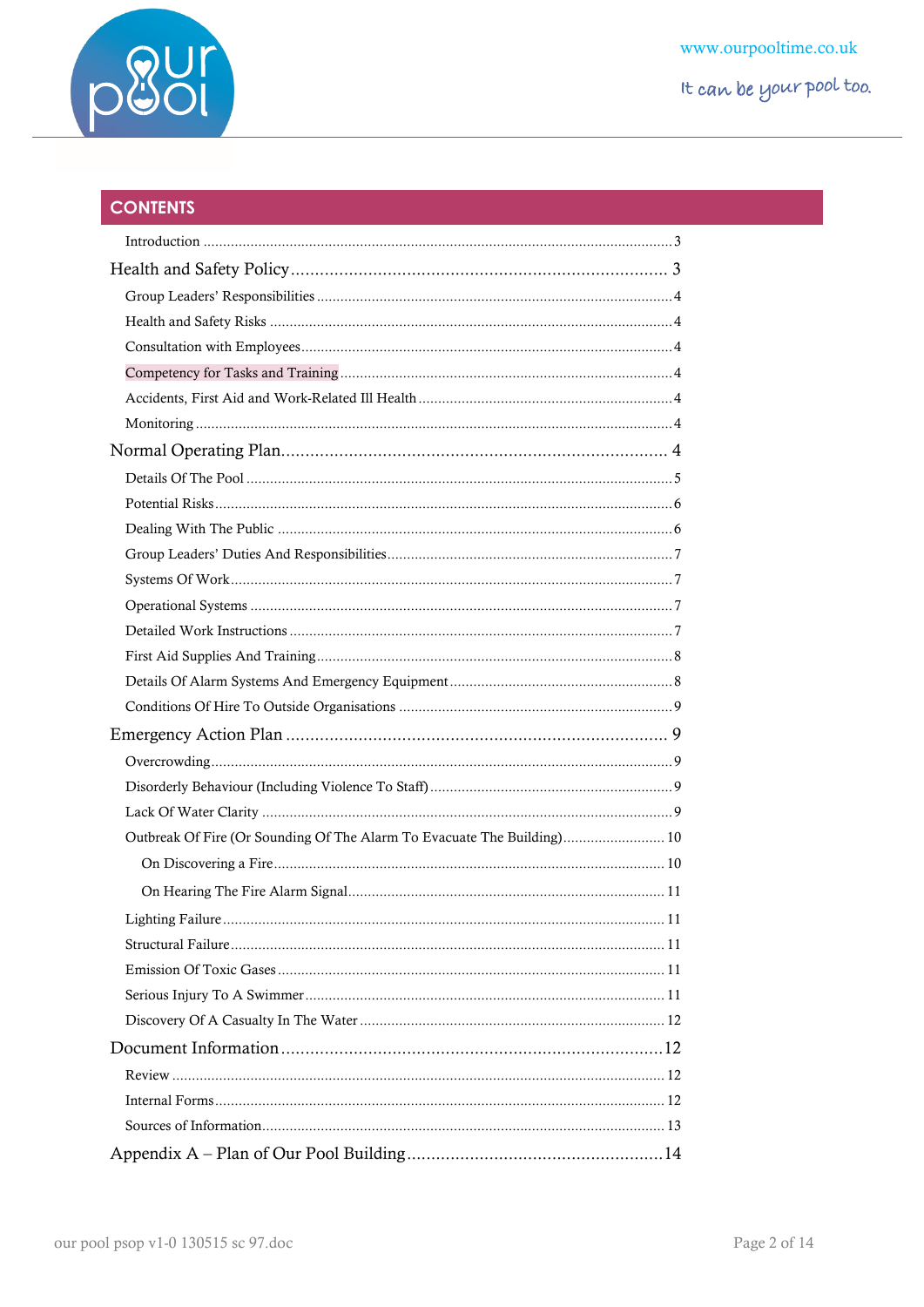

# <span id="page-2-0"></span>INTRODUCTION

The Pool Safety Operating Procedure (PSOP) consists of the Health and Safety Policy (HSP), the Normal Operating Plan (NOP) and the Emergency Action Plan (EAP) for the pool, changing facilities and associated plant and equipment.

This document uses the following terms:

#### **Pool Manager**

this is the member of staff who is on call for the day. The name and mobile number of the Pool Manager will be posted on the notice board in the Reception Area.

**Group Leader**

this is the adult who has made the booking and is responsible for the safety and behavior of their group (or the adult they have delegated these responsibilities to in their absence). For Swim School sessions the Group Leader is the senior coach/teacher.

**Swimmer**

this is anyone using the pool so it includes non-swimmers too. We thought that 'bathers' seemed a bit dated and 'pool users' sounds too impersonal!

# <span id="page-2-1"></span>**HEALTH AND SAFETY POLICY**

Our Pool is aware of its obligations under the Health and Safety at Work Act 1974 and recognise that accidents, incidents and ill health are preventable in many cases. It is our intention to foster the necessary organisational arrangements and culture to control the risks to the best of our ability.

The Policy applies to all staff, contractors, Group Leaders, swimmers and visitors.

Our general policy is:

- To provide adequate control of the health and safety risks arising from the use and maintenance of the Our Pool complex
- To consult with Group Leaders and staff on matters affecting their health and safety
- To provide and maintain safe plant and equipment
- To provide information and instruction for our Group Leaders on health and safety issues
- To ensure that all staff are competent to do the tasks they have been asked to do and ensure training is given where necessary
- To maintain safe and healthy working conditions
- To review and revise this policy as necessary at regular intervals

Overall responsibility for Health and Safety lies with the Pool Manager but Group Leaders take responsibility for themselves and their group whilst in the pool complex.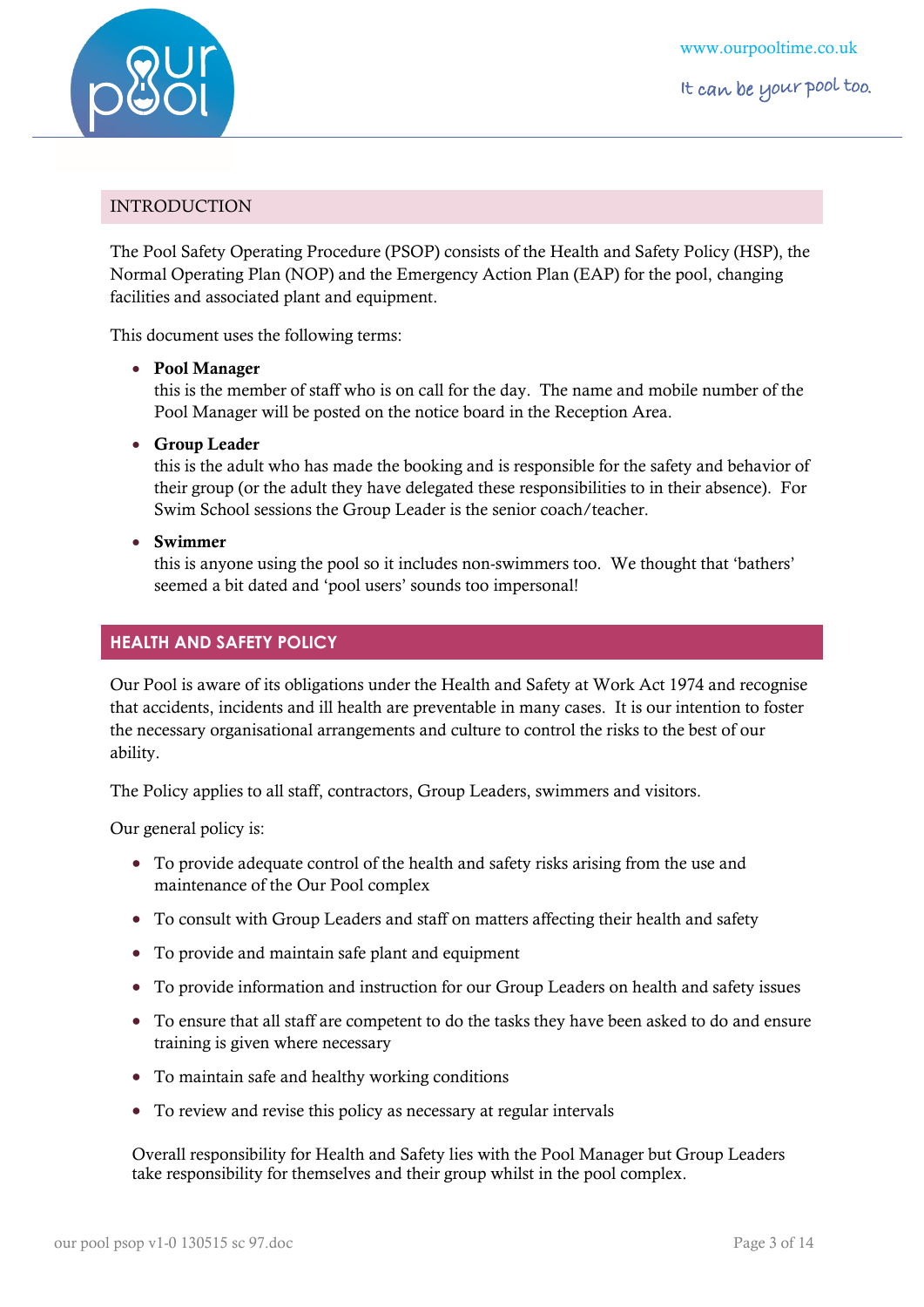

# <span id="page-3-0"></span>GROUP LEADERS' RESPONSIBILITIES

Group Leaders must:

- Adhere to the Normal Operating Plan and the Emergency Action Plan below
- Ensure that they and members of their group never interfere with anything provided which has been put in to safeguard their safety
- Report all health and safety concerns to the Pool Manager
- Look after their own health and safety as well as those in their group whilst using the pool complex.

# <span id="page-3-1"></span>HEALTH AND SAFETY RISKS

A risk assessment was conducted in May 2013 as Our Pool was about to open. It will be reviewed and updated as necessary at least once per year and always after any major incident.

# <span id="page-3-2"></span>CONSULTATION WITH EMPLOYEES

Our Pool do not have a trade union but consult staff on health and safety issues as necessary.

#### <span id="page-3-3"></span>COMPETENCY FOR TASKS AND TRAINING

Our Pool explains to all Group Leaders that they must adhere to the health and safety rules at the pool by including their responsibility to adhere to all sections of this PSOP in the Code of Conduct and the Swimming Agreement.

# <span id="page-3-4"></span>ACCIDENTS, FIRST AID AND WORK-RELATED ILL HEALTH

Should an accident occur record it in the Accident Book in the Reception Area. The health and welfare of Our Pool swimmers, visitors and staff is of paramount importance to us.

#### <span id="page-3-5"></span>**MONITORING**

The Pool Manager will monitor that Group Leaders and staff are adhering to the requirements in this PSOP and the Code of Conduct whilst carrying out their duties.

# <span id="page-3-6"></span>**NORMAL OPERATING PLAN**

The Normal Operating Plan (NOP) sets out the way Our Pool operates on a daily basis. It includes details of the layout, equipment, manner of use, user group characteristics and any hazards or activity-related risks.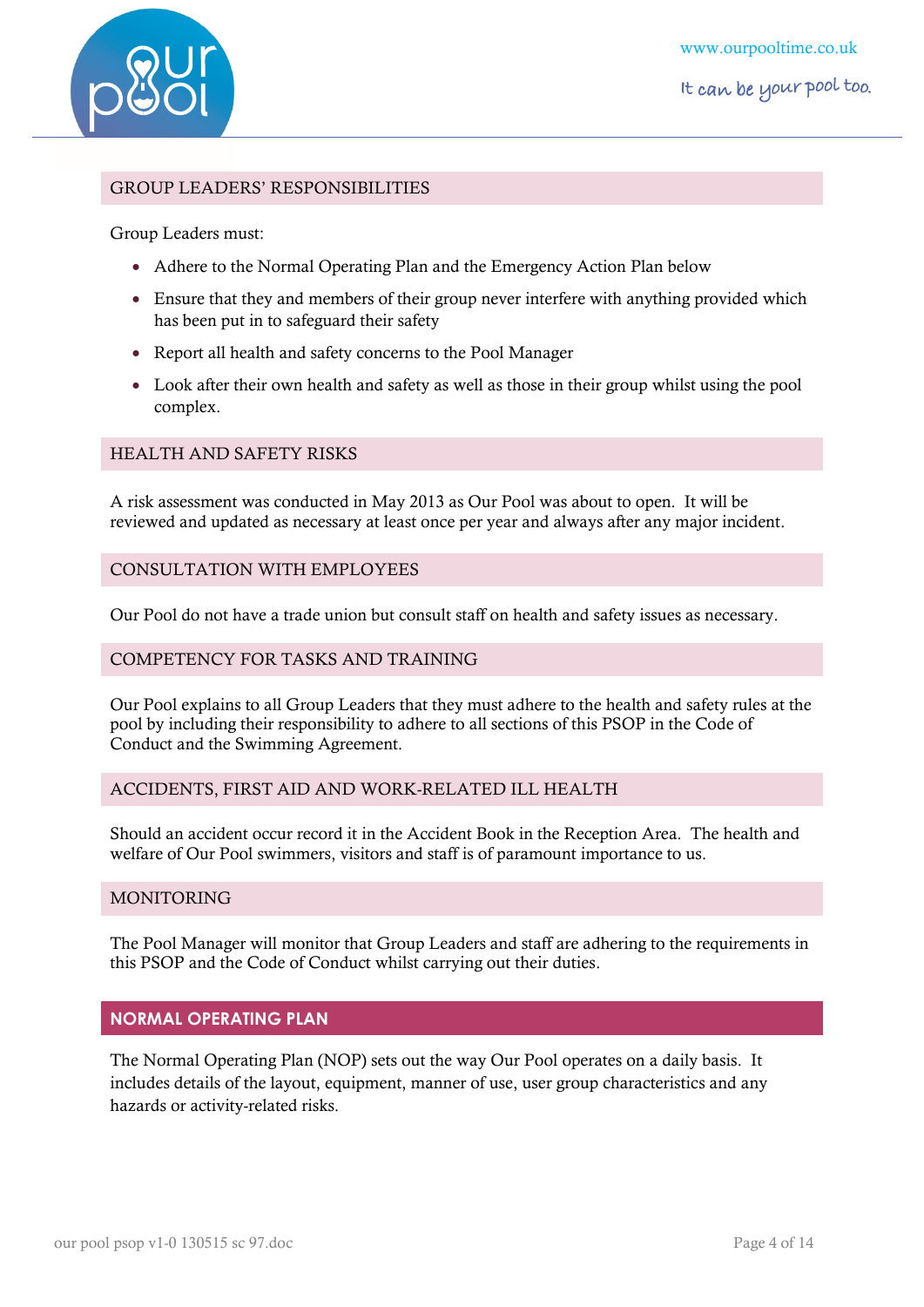

# <span id="page-4-0"></span>DETAILS OF THE POOL

| Length               | 12m(40ft)                           |
|----------------------|-------------------------------------|
| Width                | 6m(20ft)                            |
| Depth                | 1.2m(4ft)                           |
| Surface Water Area   | $72 \text{ m}^2 (800 \text{ft}^2)$  |
| Temperature          | $28^\circ$ to $30^\circ$ Centigrade |
| Maximum Swimmer Load | $8*$                                |
| Minimum Swimmer Load | 2                                   |

\* Maximum Swimmer Loads for recognised teaching companies are agreed independently

Our environmentally friendly pool uses water from our own bore-hole and is heated to 28 to 30 degrees Celsius by burning miscanthus grass grown on the farm. The exterior of the building is clad in English Cedar.

The pool tiles are made from recycled glass. There are steps in one corner for accessing and leaving the pool and a handrail. There is a resistance stream to allow distance training without having to turn.

There are two large changing rooms (each with mirror, privacy curtains and hair-dryer) and a shared shower room with an individual cubicle. All floors in these areas have non-slip tiling and under-floor heating. All areas of the building are accessible for wheelchair users.

From the pool swimmers will be able to enjoy views over the Somerset countryside to Crook Peak or, if they prefer a more private environment, will be able to close the privacy blinds built into the full-length glass windows.

There are plenty of parking spaces alongside the pool building. Be aware that this is a working farm so take care at all times.

Our Pool is used by the following types of users:

- Swim Schools, where the pool is hired to a recognised teaching company, who are responsible for the health, safety and behaviour of those in their class
- Private sessions, where the pool is hired by members of the public for use by them, their friends and/or family. The person making the booking (the Group Leader) is responsible for the health, safety and behaviour of those in their group
- Owner/staff sessions, where the pool is used by the owners or their staff, their friends and/or family when the pool is not booked by the above. The owner or staff member arranging the session is deemed to be the Group Leader and is responsible for the health, safety and behaviour of those in their group.

A plan of the Our Pool building can be found at Appendix A.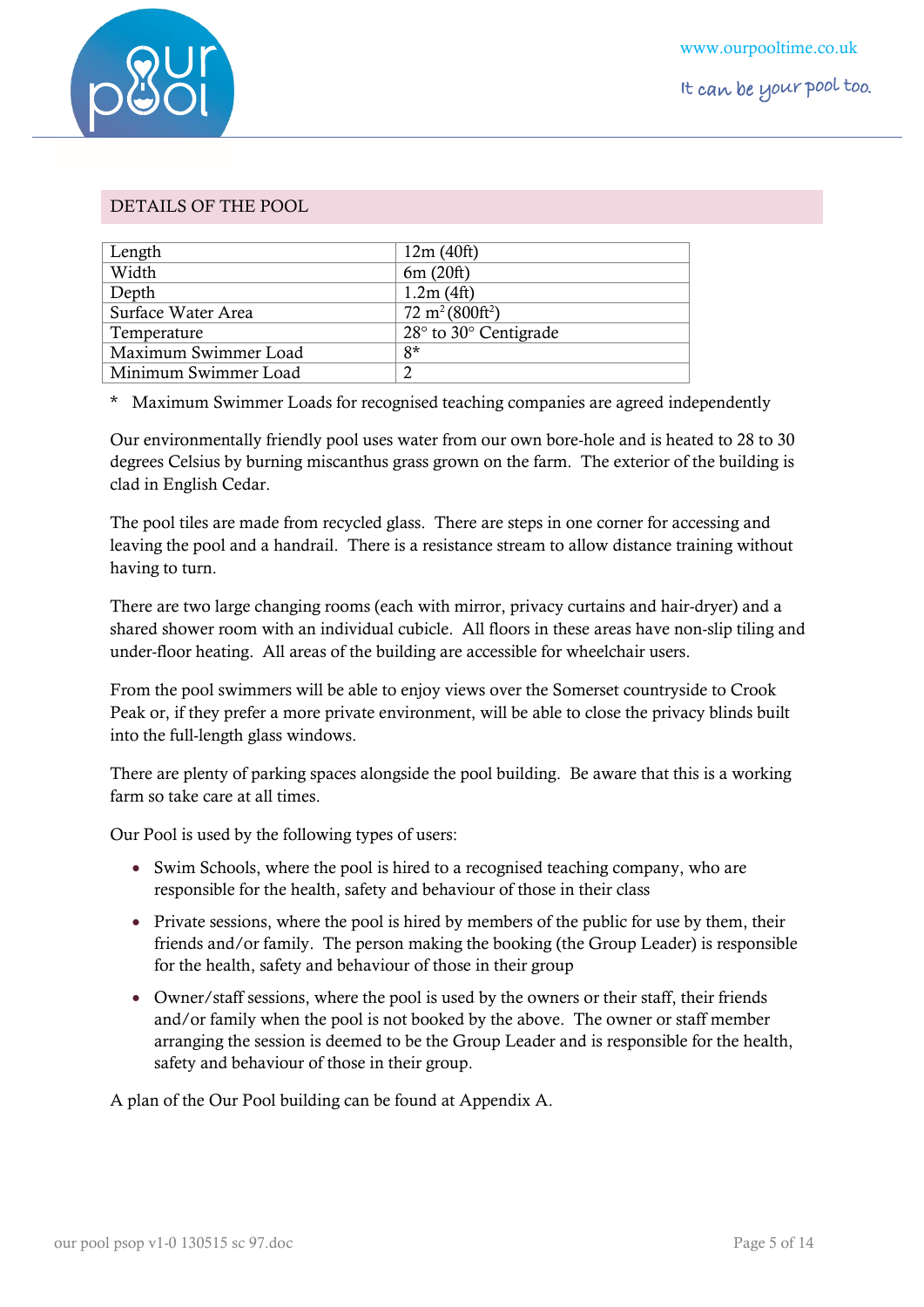

## <span id="page-5-0"></span>POTENTIAL RISKS

An appreciation of the main hazards and of users particularly at risk is required before safe operating procedures can be identified. The following hazards have been assessed as being High or Medium severity in the current Our Pool Risk Assessment.

- **Persons entering the pool inappropriately, for example, by diving or 'bombing'**
- Persons exhibiting boisterous or unruly behaviour
- Persons gaining unauthorised access, for example:
- Persons gaining access to the pool when it is not in use or not supervised
- Non-swimmers wandering back into the pool from the changing rooms at the end of a swimming session
- Absence of, or inadequate response of Group Leader in an emergency
- Tag games or 'horseplay' in the pool or on the poolside
- Acrobatics and throwing games
- Water contamination

#### <span id="page-5-1"></span>DEALING WITH THE PUBLIC

Safety messages are communicated to swimmers by the following means:

- Posters and/or letters on the notice board in the Reception area (e.g. addressing issues that need to be notified immediately or reminders of safety rules that have been breached repeatedly)
- Email circulars (e.g. new or updated safety rules)
- Issuing Our Pool Code of Conduct (issued to all Group Leaders when they first book and to all Group Leaders when updated)
- Making Our Pool Code of Conduct available to all swimmers (displaying a copy on the notice board in the Reception Area)

Swimmers gain access to the pool complex by entering the code into the keypad on the entrance door. When the complex is not being used the Pool Manager locks it with the key.

A copy of the timetable will be displayed in the Plant Room showing the times each group have booked.

All Group Leaders are given a personal induction session in the pool complex before they use the complex for the first time.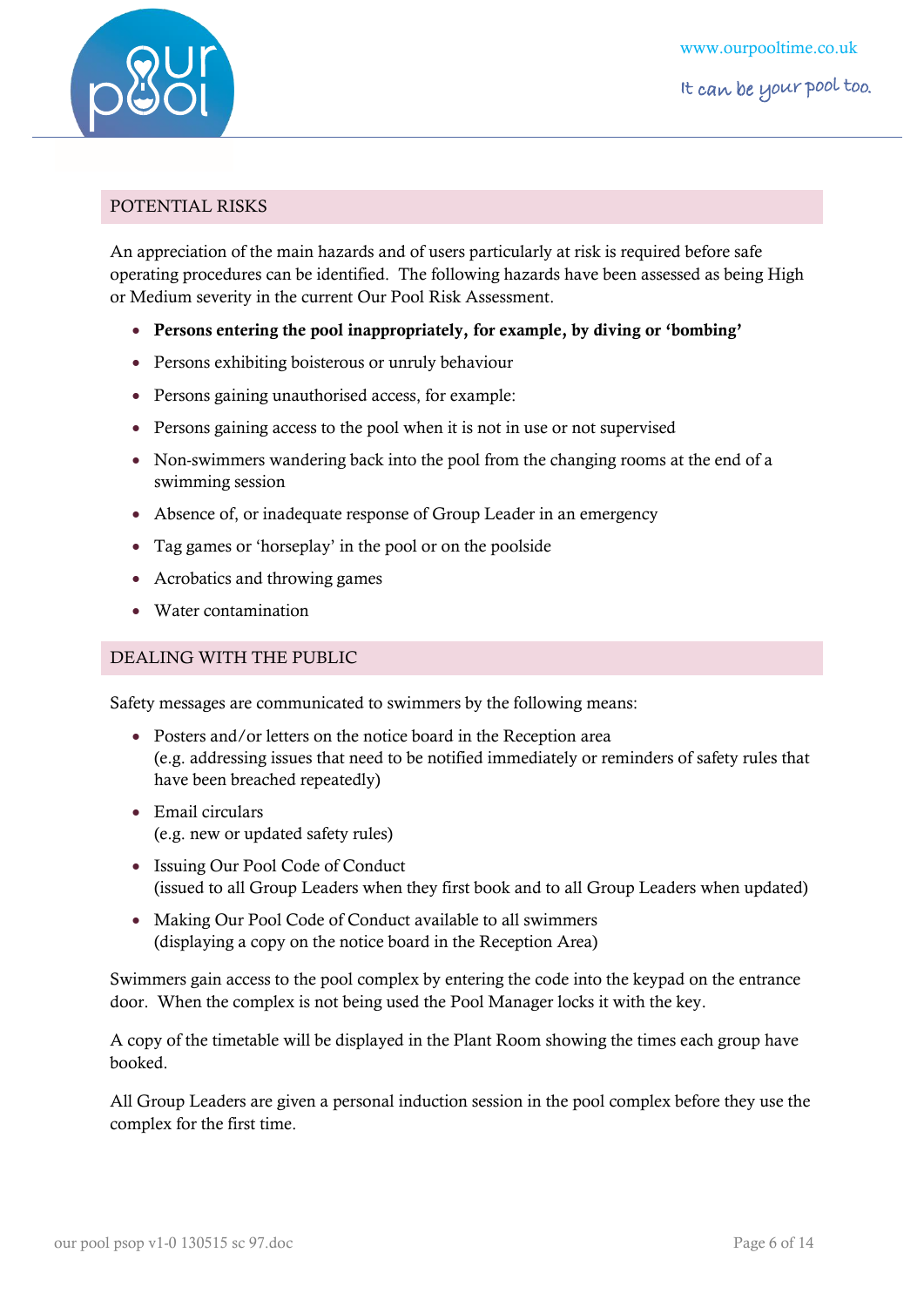

Any breach of the Our Pool Code of Conduct will result in a warning by the Pool Manager. Any further breach will result in the session being terminated. Repeat offenders may have their contract terminated.

# <span id="page-6-0"></span>GROUP LEADERS' DUTIES AND RESPONSIBILITIES

Our Pool operates as a private hire swimming pool and does not provide lifeguards. Group Leaders are responsible for the health and safety of those in their group and for ensuring that all those in their group follow the directions in this document and in the Our Pool Code of Conduct.

<span id="page-6-1"></span>Group Leaders must report any failures of safety equipment by calling the Pool Manager.

# SYSTEMS OF WORK

**The Pool Manager** is responsible for the operation of Our Pool. The name and mobile phone number of the Pool Manager on duty is posted on the notice board in the Reception Area.

**The Group Leader** is responsible for the health, safety and behavior of all members in the group and for escalating issues to the Pool Manager (e.g. contacting the Pool Manager in the event of an accident or reporting broken safety equipment).

In the event of an emergency, the Group Leader must call 112 (the Group Leader must have a mobile phone with a useable signal at every session). A reminder of the number to call and the full address of Our Pool are posted on the notice board in the Reception Area.

# **No diving is allowed at any time.**

If possible, lifesaving should be carried out from the poolside using the equipment supplied (reach pole, ring pole and life buoy).

# <span id="page-6-2"></span>OPERATIONAL SYSTEMS

The pool cover is rolled out and the pool building is locked up after the last session each night by the Pool Manager, who is trained in the safe use of pool covers. The pool building is unlocked and the pool cover is wound in before the first session each morning by the Pool Manager.

Access to the pool building is via a numeric keypad at the main door. The code is changed at least every quarter.

# <span id="page-6-3"></span>DETAILED WORK INSTRUCTIONS

**Diving into the pool is prohibited** as the pool is only 4 feet (1.2 metres) deep at all points.

No-one will have access to the Plant Room without the Pool Manager.

The Instruction Manual from the company supplying the cleaning equipment is followed to ensure that the pool is cleaned safely. The Instruction Manual is kept in the Plant Room.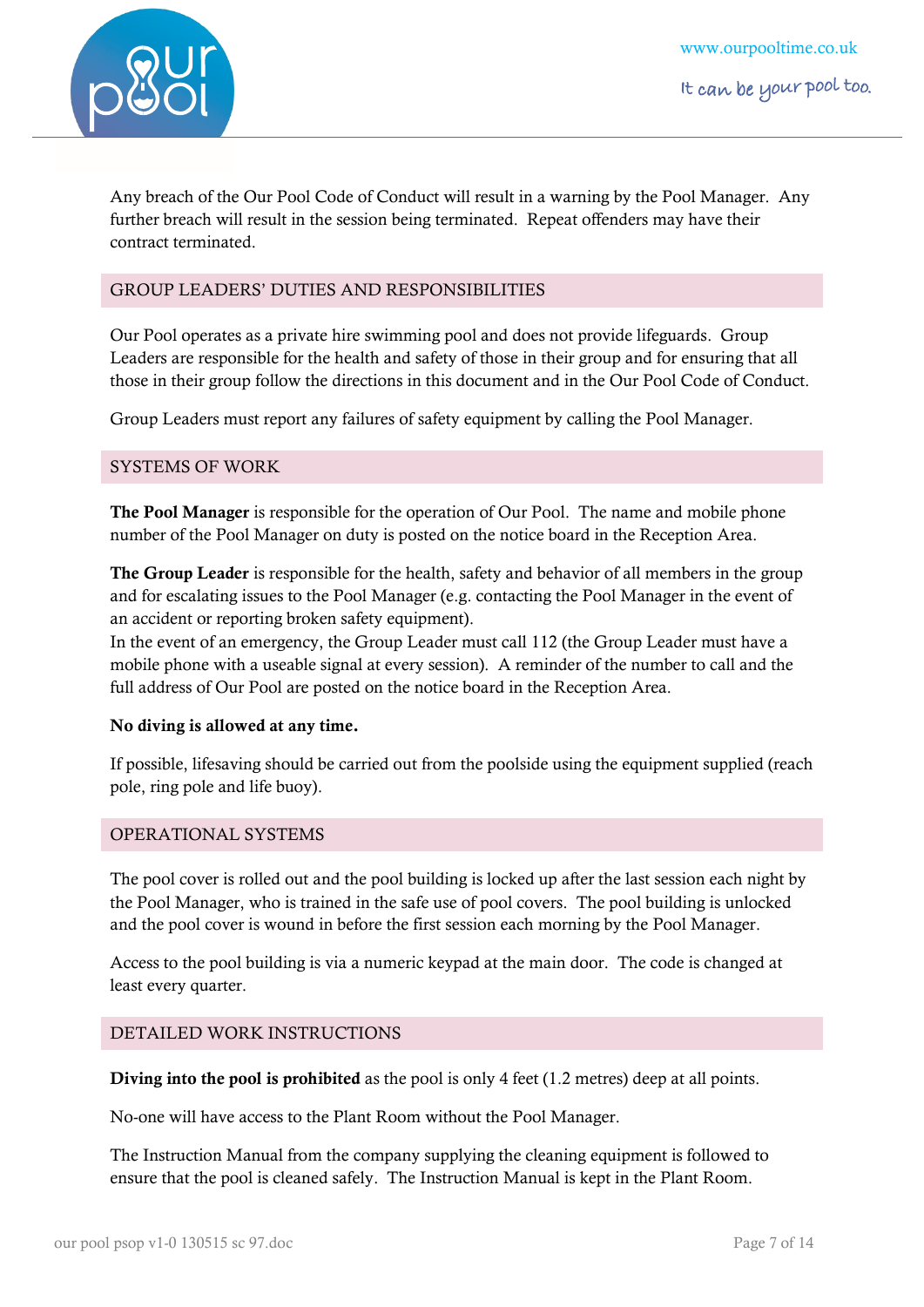

Water sampling will be carried out before the pool complex opens in the morning and at regular intervals thereafter. Backwashing will be carried out after the final session of the day (rather than during a swim session) whenever possible.

The Health & Safety Executive (HSE) 'Managing Health & Safety in Swimming Pools' 2003 HS(G)179 and Pool Water Treatment Advisory Group (PWTAG) 'Swimming Pool Water Treatment & Quality Standards' 1999 books are kept in the Plant Room for reference purposes.

# <span id="page-7-0"></span>FIRST AID SUPPLIES AND TRAINING

A fully-equipped First Aid Kit is located on the wall in the Reception Area

Where treatment is required, the Reception Area can be used as a First Aid Point in which to treat someone

Minor incidents such as cuts and knocks may be dealt with on poolside as long as care is taken to comprehensively disinfect any spillages of blood.

The Pool Manager will check the First Aid Kit every Monday morning and replace any used or faulty items.

Owing to the nature of the business Our Pool does not provide first aiders. The Group Leader is responsible for the health and safety of those in the group and must have a mobile phone with a useable signal in case the emergency services are needed.

The Group Leader is responsible for ensuring that all rubbish, including used first aid materials and sharps, is removed from the pool complex at the end of the session.

# <span id="page-7-1"></span>DETAILS OF ALARM SYSTEMS AND EMERGENCY EQUIPMENT

The location of Fire/Emergency Alarms are shown on the plan at Appendix A. Actions to be taken can be found in the [Emergency Action Plan](#page-8-1) below.

In the event of a power failure the emergency lighting will be activated. Actions to be taken can be found in th[e Emergency Action Plan](#page-8-1) below.

Each of the toilets is fitted with an alarm. In most circumstances, the Group Leader will be able to rectify the situation but if the situation requires the toilet door to be opened from the outside, call the Pool Manager.

The following rescue equipment is available by the poolside:

- Life Buoy
- Ring Pole
- Reach Pole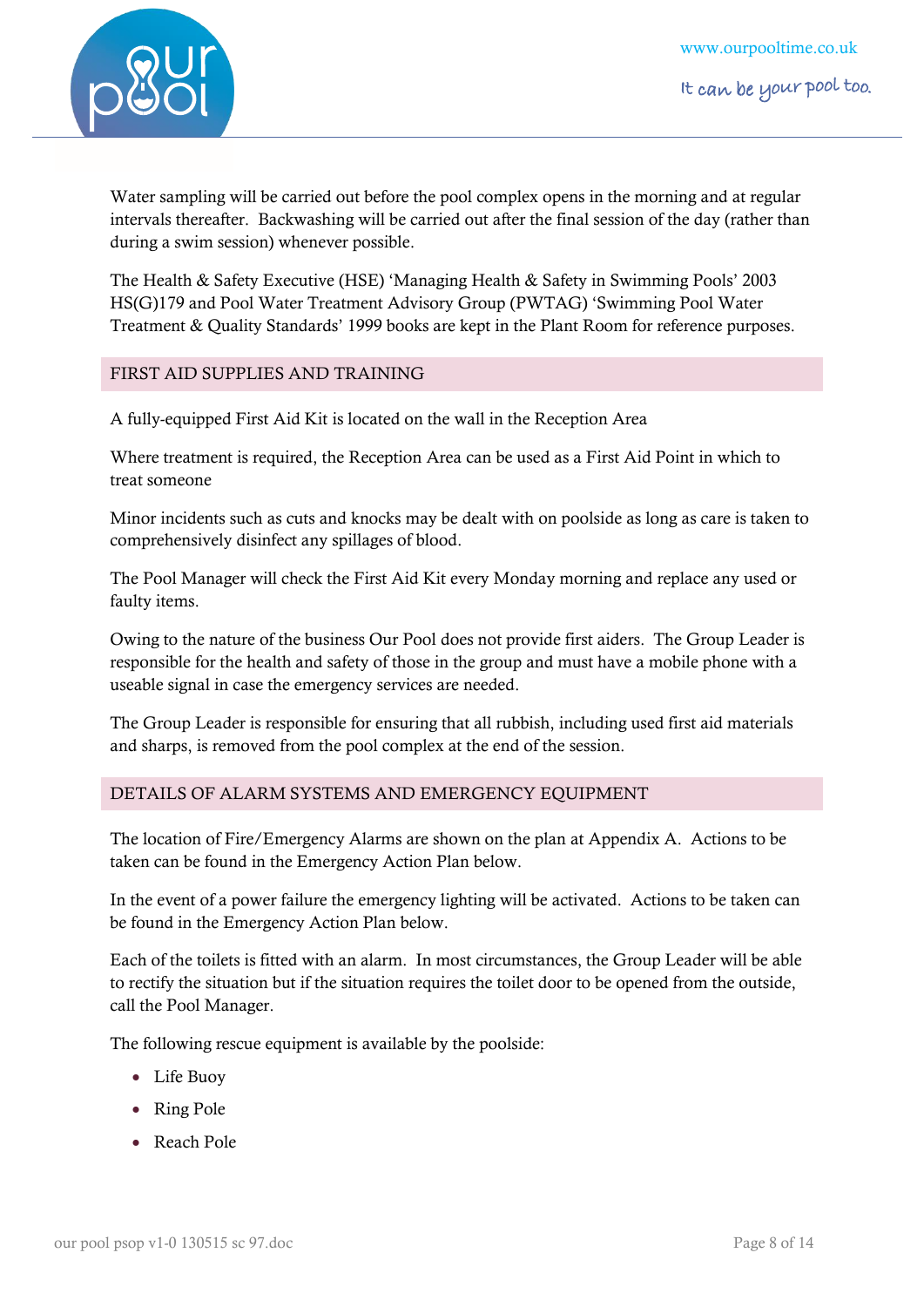

# <span id="page-8-0"></span>CONDITIONS OF HIRE TO OUTSIDE ORGANISATIONS

Conditions of Hire are contained in the latest version of the Our Pool Swimming Agreement for personal hires. For Swim Schools, these are contained in the individual contracts.

# <span id="page-8-1"></span>**EMERGENCY ACTION PLAN**

The Emergency Action Plan (EAP) gives specific instructions on the action to be taken, by all staff, in the event of a foreseeable emergency.

#### <span id="page-8-2"></span>OVERCROWDING

- Do not allow any more people into the pool
- And remove the excess swimmers immediately!

#### <span id="page-8-3"></span>DISORDERLY BEHAVIOUR (INCLUDING VIOLENCE TO STAFF)

- Inform the Group Leader immediately. If the offender is not one of your group call the Pool Manager
- If necessary, clear the pool and isolate offenders
- Do not argue and do not attempt any physical intervention
- Call 112 (or 999) if necessary

# <span id="page-8-4"></span>LACK OF WATER CLARITY

- If the clarity of the water deteriorates during a session clear everyone from the pool IMMEDIATELY and call the Pool Manager
- If the clarity of the water is poor on entering the building do not allow the swimmers to enter the pool and call the Pool Manager
- The Pool Manager will:
- Conduct a water test
- Check that the plant room equipment is operating correctly
- Close the pool until normal conditions are restored

# *Faecal or Vomit Contamination*

- Clear the pool IMMEDIATELY
- Ensure all swimmers shower thoroughly
- Close the pool and call the Pool Manager (who is a trained Pool Plant Operator)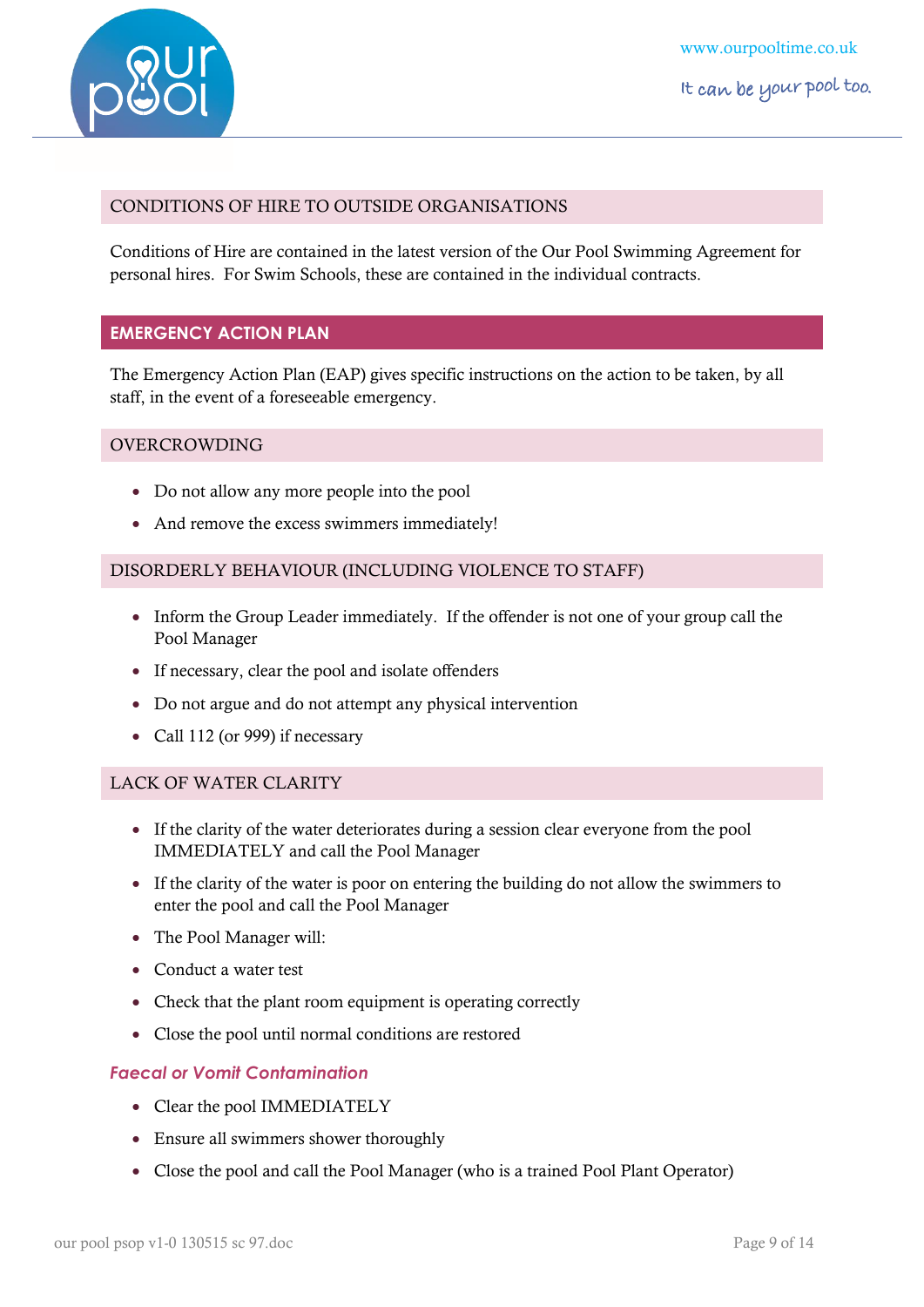

- No unauthorised personnel are to enter the pool building until the 'all clear' has been given by the Pool Manager
- The Pool Manager will:
- Remove the contaminant
- Conduct a water test
- Close the pool until normal conditions are restored

# *Diarrhoea Contamination*

- Clear the pool IMMEDIATELY
- Ensure all swimmers shower thoroughly
- Close the pool and call the Pool Manager (who is a trained Pool Plant Operator)
- No unauthorised personnel are to enter the pool building until the 'all clear' has been given by the Pool Manager
- The Pool Manager will:
- Remove as much of the contaminant as possible
- Maintain chemical levels at top of range
- Add coagulant filter for three turnover cycles
- Backwash as recommended for filter
- Reopen the pool when normal conditions are restored

# <span id="page-9-0"></span>OUTBREAK OF FIRE (OR SOUNDING OF THE ALARM TO EVACUATE THE BUILDING)

# <span id="page-9-1"></span>ON DISCOVERING A FIRE

- Activate the alarm
- Call swimmers from the water
- Instruct everyone to leave via the nearest exits and go to the fire assembly point (the paddock opposite the pool complex entrance)
- If it is safe to do so, check the changing rooms, toilets and showers to ensure nobody is left in the building and ensure all doors and windows are closed
- Call 112 and ask for the fire brigade
- Call the Pool Manager
- Do not re-enter the building (or allow anyone else in your group to do so) until the Pool Manager gives the 'all clear'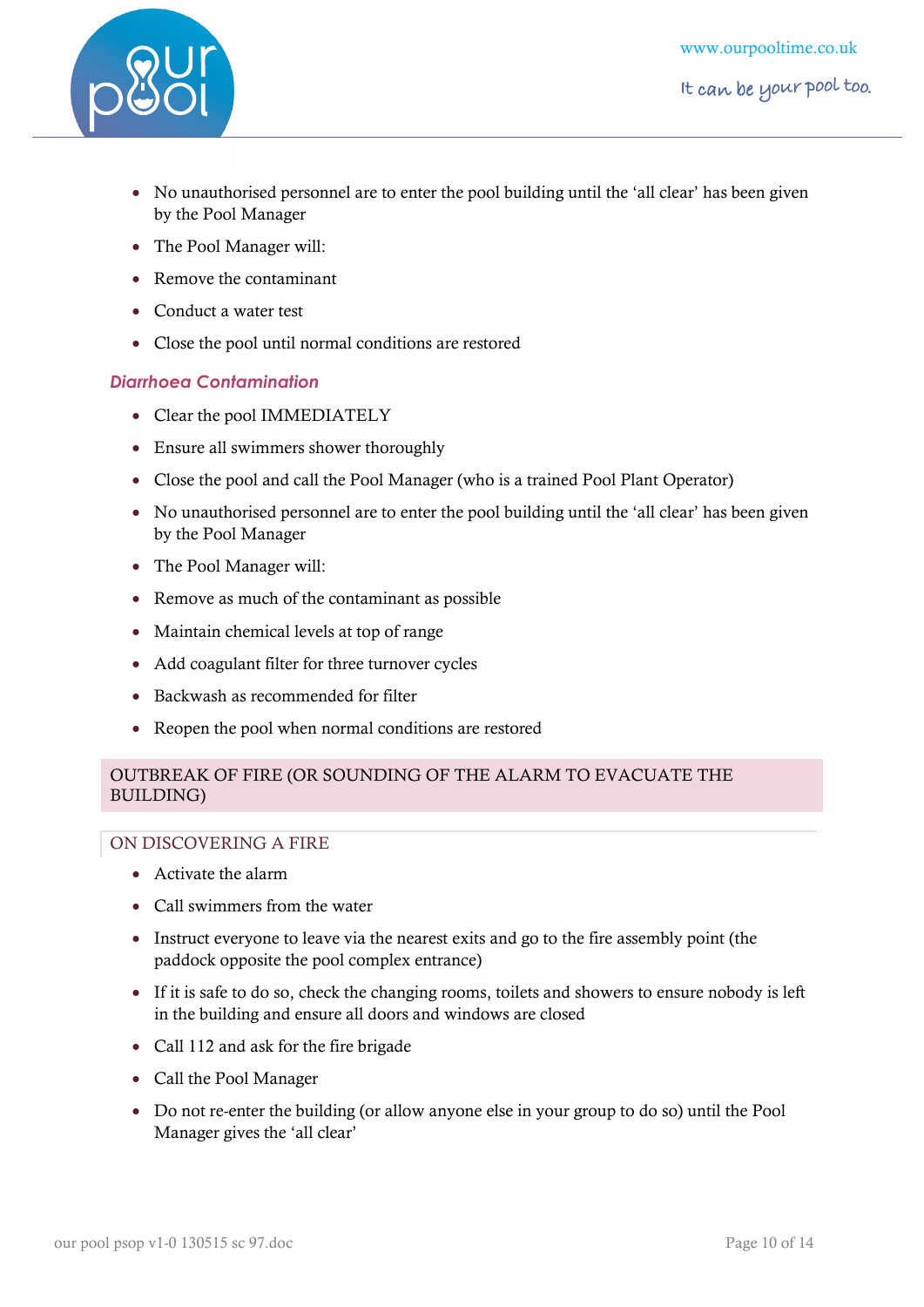

# <span id="page-10-0"></span>ON HEARING THE FIRE ALARM SIGNAL

- Leave via the nearest exit and go to the fire assembly point (the paddock opposite the pool complex entrance)
- If it is safe to do so, check the changing rooms, toilets and showers to ensure nobody is left in the building
- Do not re-enter the building (or allow anyone else in your group to do so) until the Pool Manager gives the 'all clear'

# <span id="page-10-1"></span>LIGHTING FAILURE

In the event of mains failure, the emergency lighting will automatically come on. There will be sufficient lighting to enable staff to clear the pool/changing rooms but the emergency lighting is not sufficient to continue using the complex safely.

- Instruct people to change and clear the building, collecting all their belongings
- Close all the doors
- Call the Pool Manager

## <span id="page-10-2"></span>STRUCTURAL FAILURE

If any signs of main structural failure appear, clear the building IMMEDIATELY and contact the Pool Manager.

# <span id="page-10-3"></span>EMISSION OF TOXIC GASES

If there is a release of toxic gases, clear the pool IMMEDIATELY.

- On leaving the building, activate the fire alarm and move to the fire assembly point (the paddock opposite the pool complex entrance)
- Contact the emergency services by dialling 112 or 999
- Contact the Pool Manager

# <span id="page-10-4"></span>SERIOUS INJURY TO A SWIMMER

- Assess the injury and administer first aid and/or call the emergency services on 112 or 999
- Keep the injured person safe and warm
- Clear the pool instructing the other swimmers to get changed and wait in the reception area or leave the premises, as necessary
- Call the Pool Manager, who will make any arrangements necessary for cancelling subsequent swim sessions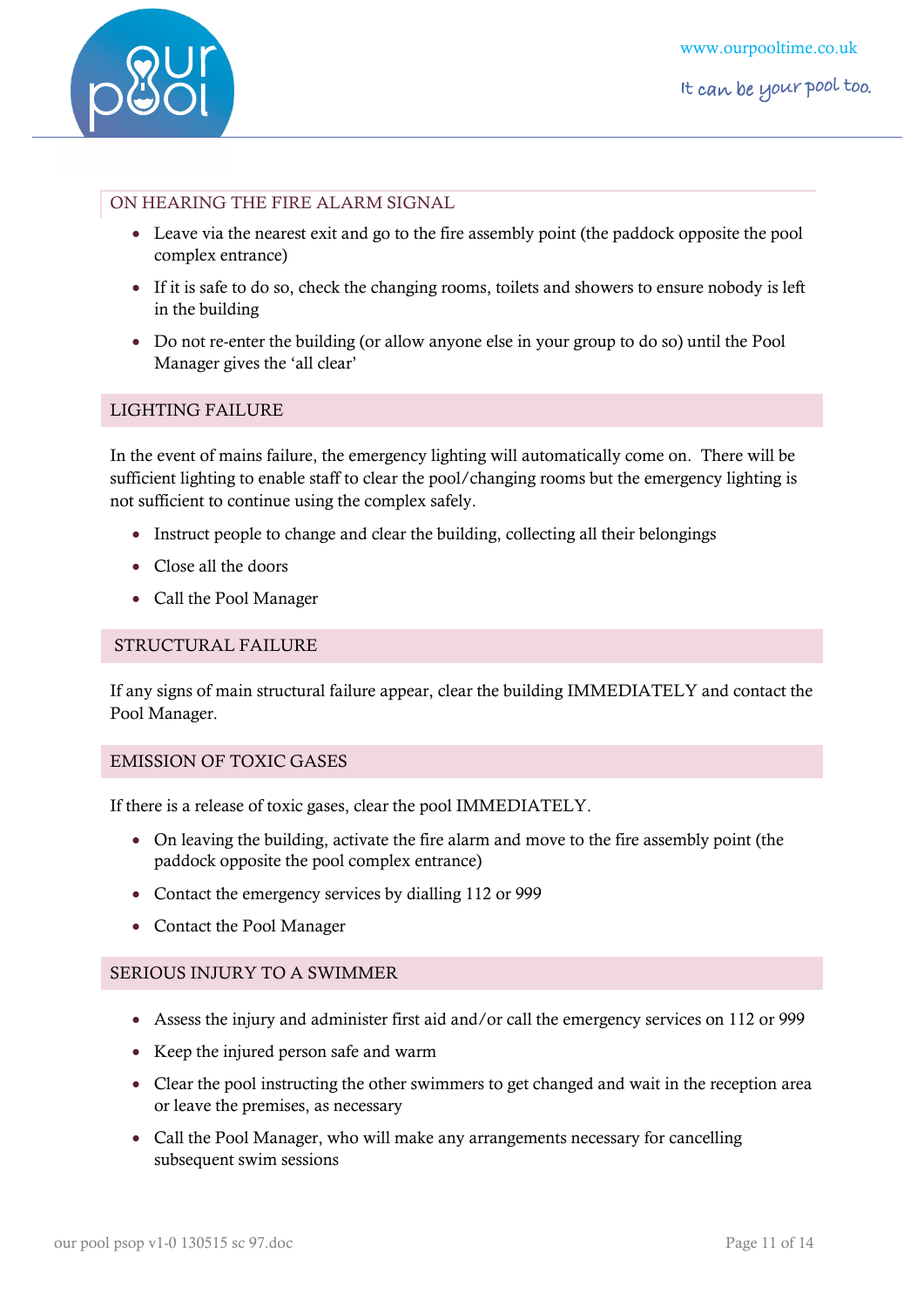

- Call the parent, guardian and/or next of kin of the injured swimmer, if appropriate
- If the injured swimmer is suspected of having sustained a spinal injury, stabilise them in the water or poolside and do not attempt to move them prior to the arrival of the emergency services
- All serious injuries requiring hospital treatment MUST be reported in the Accident Book in the Reception Area. Provide the following information:
- Name and address of the injured party
- Contact telephone number
- Age
- Cause of accident (A brief description of the events leading to the accident, any action taken and by whom).

# **You have a legal duty to supply this information**.

<span id="page-11-0"></span>Failure to do so could lead to the cancellation of your group's swimming pool booking.

#### DISCOVERY OF A CASUALTY IN THE WATER

<span id="page-11-1"></span>Rescue the casualty and follow the instructions above for Serious Injury to a Swimmer.

# <span id="page-11-2"></span>**DOCUMENT INFORMATION**

#### REVIEW

The PSOP will be reviewed and revised if necessary:

- With the installation of new equipment
- After a major incident (e.g. accident requiring hospitalisation or near drowning)
- Following the identification of a trend of minor accidents
- Structural change
- At least once per calendar year.

<span id="page-11-3"></span>Any revisions to the PSOP will be communicated to all staff and Group Leaders.

## INTERNAL FORMS

- Pool Manager Daily Checklist
- Weekly Health & Safety Checklist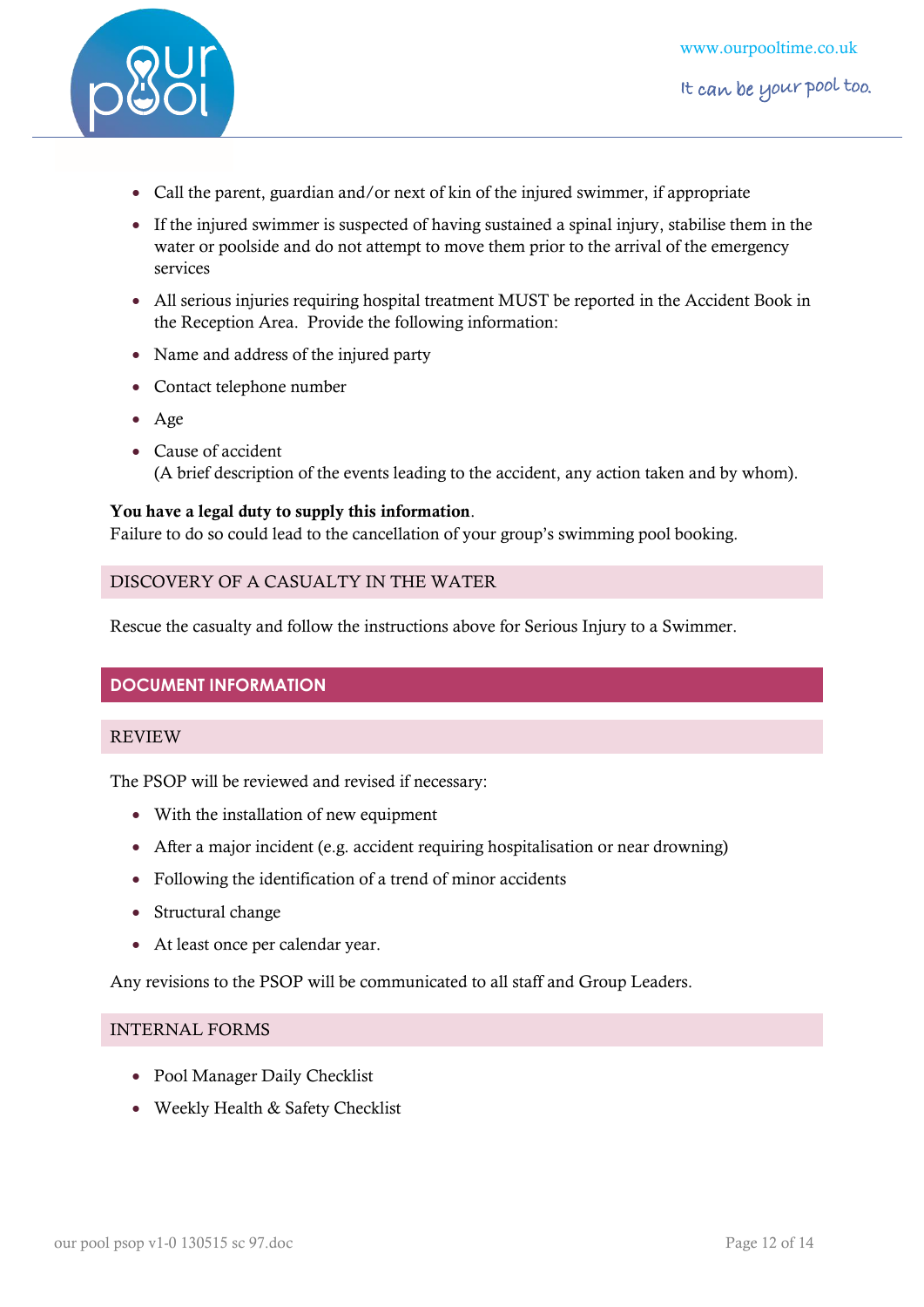

## <span id="page-12-0"></span>SOURCES OF INFORMATION

- Health & Safety Executive (HSE) 'Managing Health & Safety in Swimming Pools' 2003 HS(G)179
- Pool Water Treatment Advisory Group (PWTAG) 'Swimming Pool Water Treatment & Quality Standards' 1999.